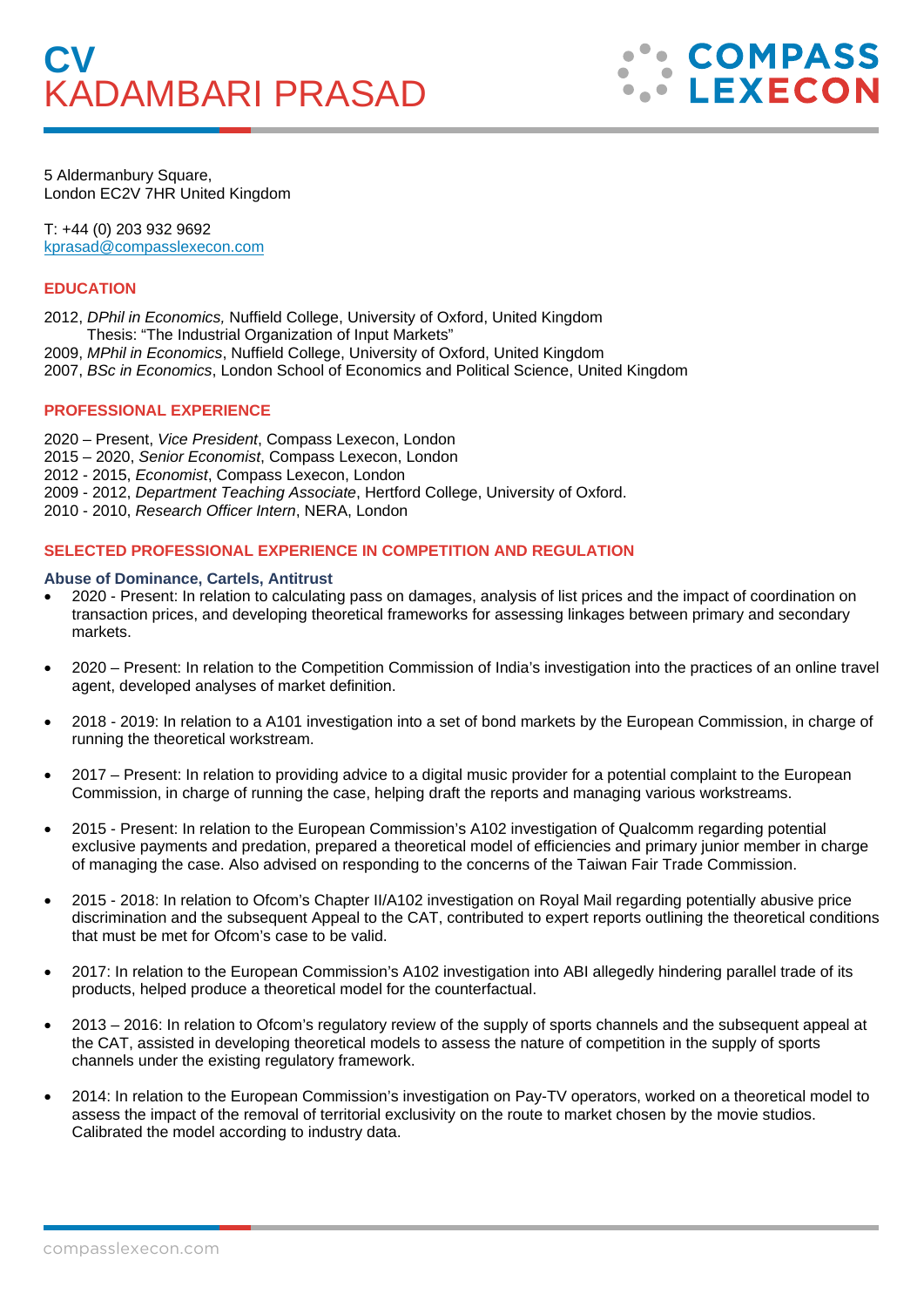- 2013: In relation to the Polish Competition Authority's investigation on collective dominance in the telecommunications industry, developed a theoretical model of on-net/ off-net differential pricing to assess the impact of various tariff structures on consumer welfare.
- 2013: In relation to the European Commission's A101 investigation on certain derivatives, constructed a theoretical model of incentives for participation in a cartel. Calibrated the model using industry parameters to determine unilateral incentive to be in an agreement.

### **Mergers and Acquisitions**

- 2019: Danaher/ GE running the case, with particular focus on conglomerate effects.
- 2013: Delta Airlines/Virgin Atlantic the junior member for this case, assisting with market definition.
- 2013: Intercontinental Exchange/NYSE Euronext the primary junior member for this merger case, assisting with market definition analysis primarily using time series econometrics. Main focus on co-movement of prices and analysis of shocks using correlation and cointegration analysis.
- 2013: Crane Payment Systems/MEI the primary junior member in this transatlantic merger case assisting in calculation of market shares, margins and overlaps. Particular focus on entry decisions, evidence of diversion and analysis of bidding behavior.

### **Arbitration Cases**

- 2020 Present: Assisted in a litigation case regarding an airline's data sharing policies with respect to an online travel agent, developed a theoretical model and drafted the report.
- 2018: The primary junior member assisting in drafting expert opinion regarding antitrust claims for a US litigation on SEPs and IP rights.
- 2018: The primary junior member assisting in drafting expert opinion regarding the meaning of FRAND for a US litigation on SEPs and IP rights.
- 2017 2018: 2018: The primary junior member assisting in drafting expert opinion for a Dutch litigation on SEPs and IP rights.
- 2014 2016: The primary junior member in two arbitration cases involving valuation of SEP portfolios and calculation of FRAND prices.
- 2013: The primary junior member helping draft a report highlighting the main theories of harm following a decision by the courts to award royalties when the patent in question had not been infringed. In charge of managing the team, conducting research, reviewing documents and supervising juniors.
- 2012 2013: Assisted in an international arbitration case regarding gas prices conducted econometric analysis of a potential structural break in their relationship. Generated a counterfactual scenario and calculated the change in prices.
- 2012: Assisted in an arbitration case by developing theoretical models to analyze the impact of injunctions on ex-ante price negotiations.

### **Advisory and white papers**

- 2019 Present: In relation to a prospective analysis on the future of online distribution on hotel rooms. In charge of running the case, performing the data analysis and drafting the report.
- 2018 Present: In relation to providing advice on retroactive rebates to a multinational client, in charge of running the case and developing a model that can be used to assess the nature of the rebates.
- 2017 Present: In relation to providing advice to hotels on the economics of direct and indirect distribution, in charge of running the case, performing the data analysis and drafting the report.
- 2017: In relation to providing advice on the changing nature of competition in the retail market, in charge of reviewing the literature and drafting the report.